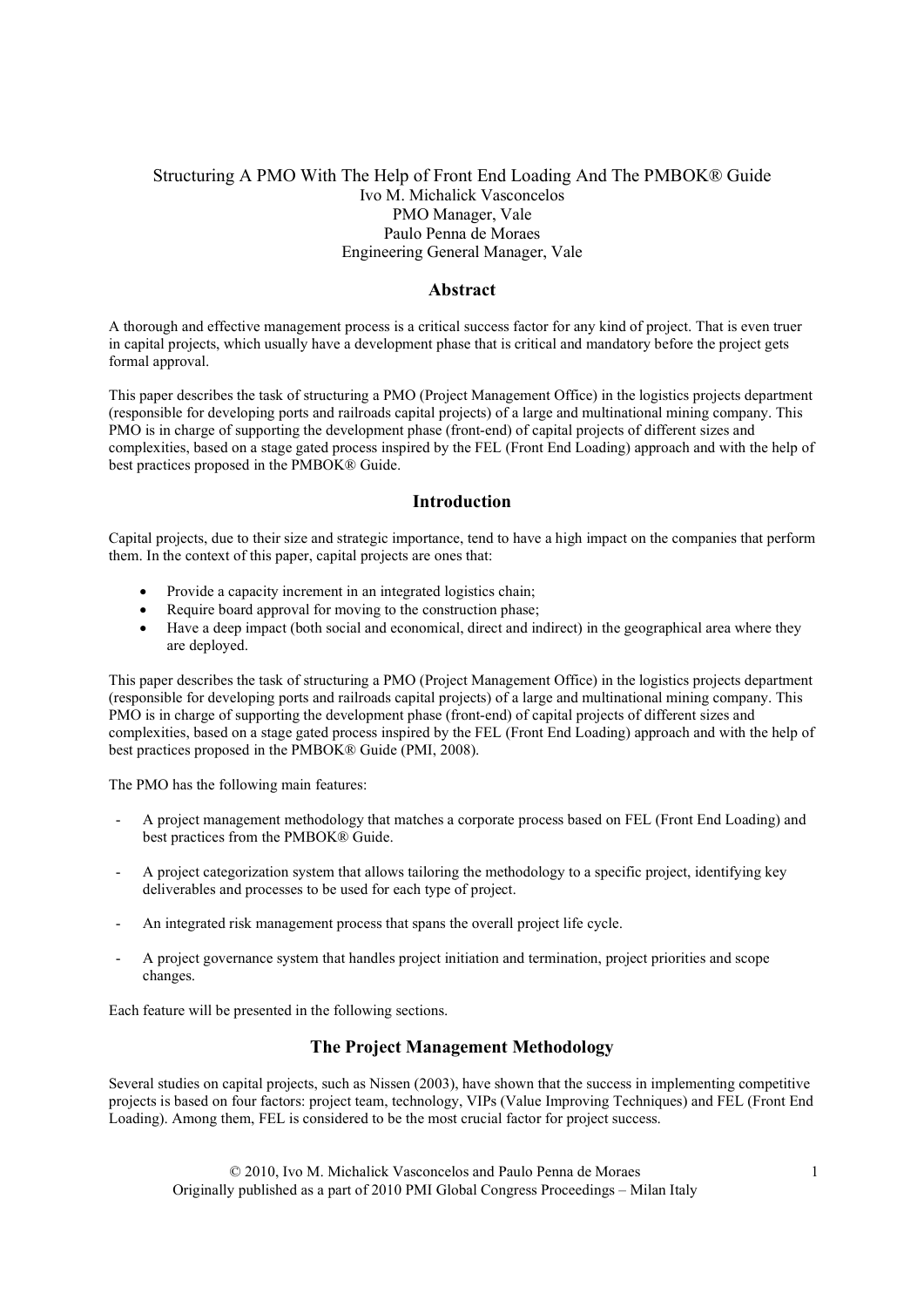According to Barshop (December 2003), "Front-end loading (FEL) is a process by which a company translates its marketing and technology opportunities into capital projects. The objective is to align project objectives with the business need and to develop the most efficient process design and execution plan to achieve the project objectives".

The company developed a corporate methodology based on a FEL process that divides the development phase into three different stages, according to Exhibit 1:



Exhibit 1: capital project life cycle with gate reviews

Each phase ends with a gate review that works as a clear transition point in which the project, after being examined, is either allowed to move to the next phase, return for a better definition or canceled. For each FEL stage a set of deliverables is defined, and in the beginning of each stage its planning is reviewed, a process inspired by the "rolling wave planning" concept proposed in the PMBOK® Guide (PMI, 2008).

# The Project Categorization System

The company has a corporate process that defines a complete set of deliverables for each FEL stage, and that set is mandatory for projects above a certain CAPEX (Capital Expenditure) value. However, the PMO is also in charge of supporting projects with CAPEX bellow that threshold, so in order to tailor the corporate process for such projects a categorization system has been defined. This system goes beyond CAPEX value, considering questions such as:

- Is the project Greenfield (new, undeveloped site), Brownfield (to be developed on an already developed site) or both?
- What is the level of environmental permitting required?
- Will the project demand Fast Tracking?
- Will the project require land acquisition? At what level?
- Will the project interfere with communities or wildlife?
- Is this a port/railroad/both project?
- What is the perceived degree of risk for the project?

 © 2010, Ivo M. Michalick Vasconcelos and Paulo Penna de Moraes 2 Originally published as a part of 2010 PMI Global Congress Proceedings – Milan Italy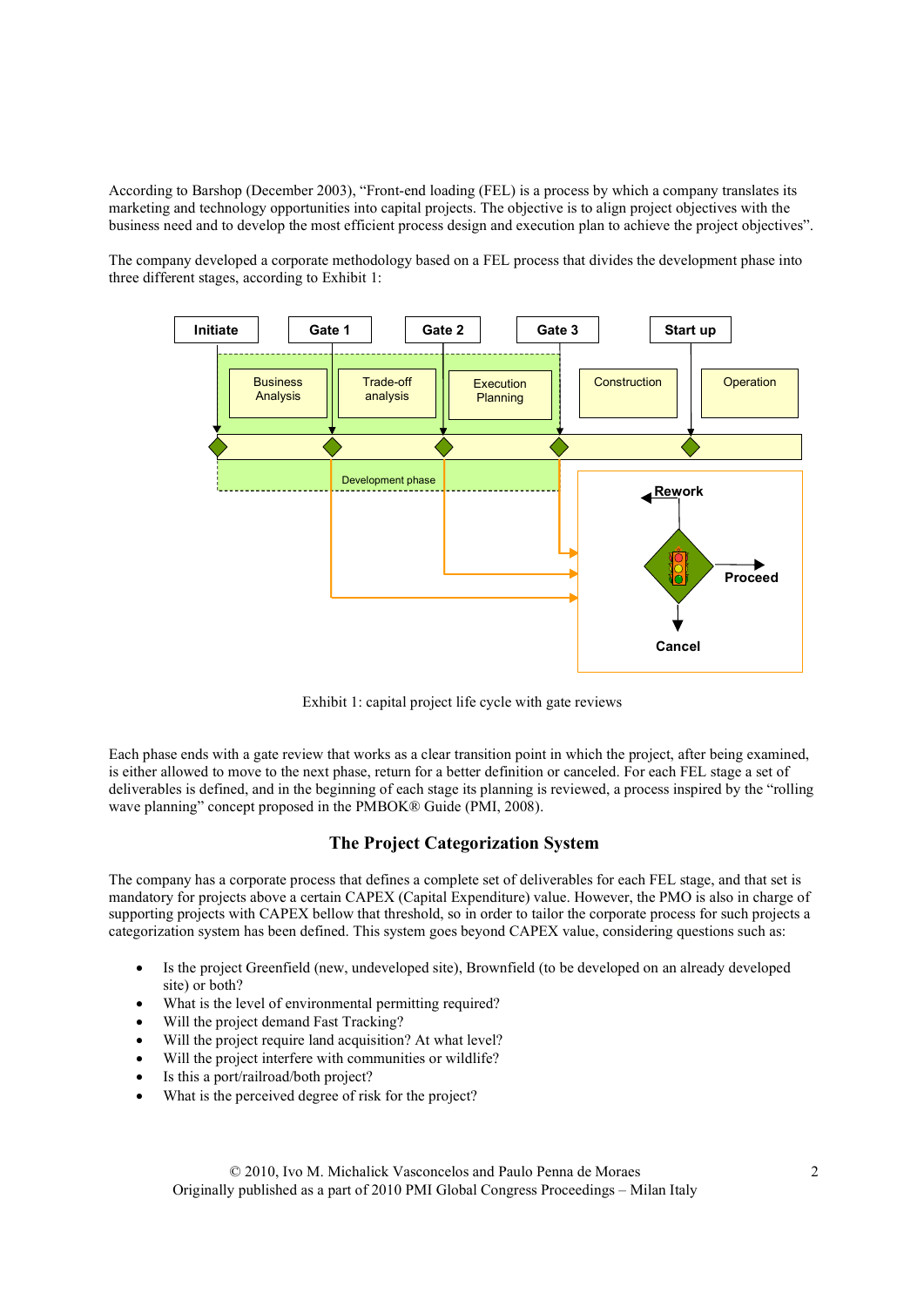All this questions must be answered by the project team as part of the project initiation process. Based on the answers, the project can be classified as simple, medium, large or mega.

A mega project must adhere to all methodology requirements (including independent evaluation at the end of FEL 2 and FEL 3) and provide all deliverables, whereas a simple project demands a smaller set of deliverables, and can have an internal evaluation at the end of each phase. For instance, for large and mega projects a quantitative risk analysis is a mandatory deliverable for the FEL 3 stage, and it is optional for simple and medium projects (but all projects must perform at least a qualitative risk analysis during FEL 3).

Regardless of their category, all projects need to have an approved PDP (Project Development Plan) before they are authorized to proceed, and all projects are monitored based on this plan, which is reviewed at the beginning of each new stage. Also, all projects must produce a PEP (Project Execution Plan) at the end of FEL 3. This plan will guide the execution of the next stage (construction).

# The Integrated Risk Management Process

 The corporate process defines risk as the measure of the uncertainties in the assumptions adopted in the different disciplines of project, in view of the project's main objectives: schedule, budget (CAPEX) and return on investment (ROI). A risk may be a threat (negative impact on one or more objectives) or an opportunity (positive impact on one or more objectives). Notice that the definition of risk has a strong quantitative component. At the end of a development phase the main project risks must have been evaluated and assigned a quantitative impact on schedule and CAPEX.

The level of detail of risk analysis is compatible with each FEL stage, as can be seen on Exhibit 2.



Exhibit 2: level of detail of risk analysis at each FEL stage

# Risk Management at the FEL 1 Stage

At this stage risk management is broken down into two stages. The first one identifies fatal flaws in the environment, land acquisition, communities and engineering. The second stage identifies fatal flaws in economic analysis, trying to identify uncertainties in relevant economic variables.

## Risk Management at the FEL 2 Stage

At the FEL 2 stage a process is defined for supporting the selection of the best alternative (site location, technological process etc.) for the project. A qualitative risk analysis follows the conclusion of the conceptual engineering studies of all alternatives to support the decision process that will select the best alternative for the project.

 © 2010, Ivo M. Michalick Vasconcelos and Paulo Penna de Moraes 3 Originally published as a part of 2010 PMI Global Congress Proceedings – Milan Italy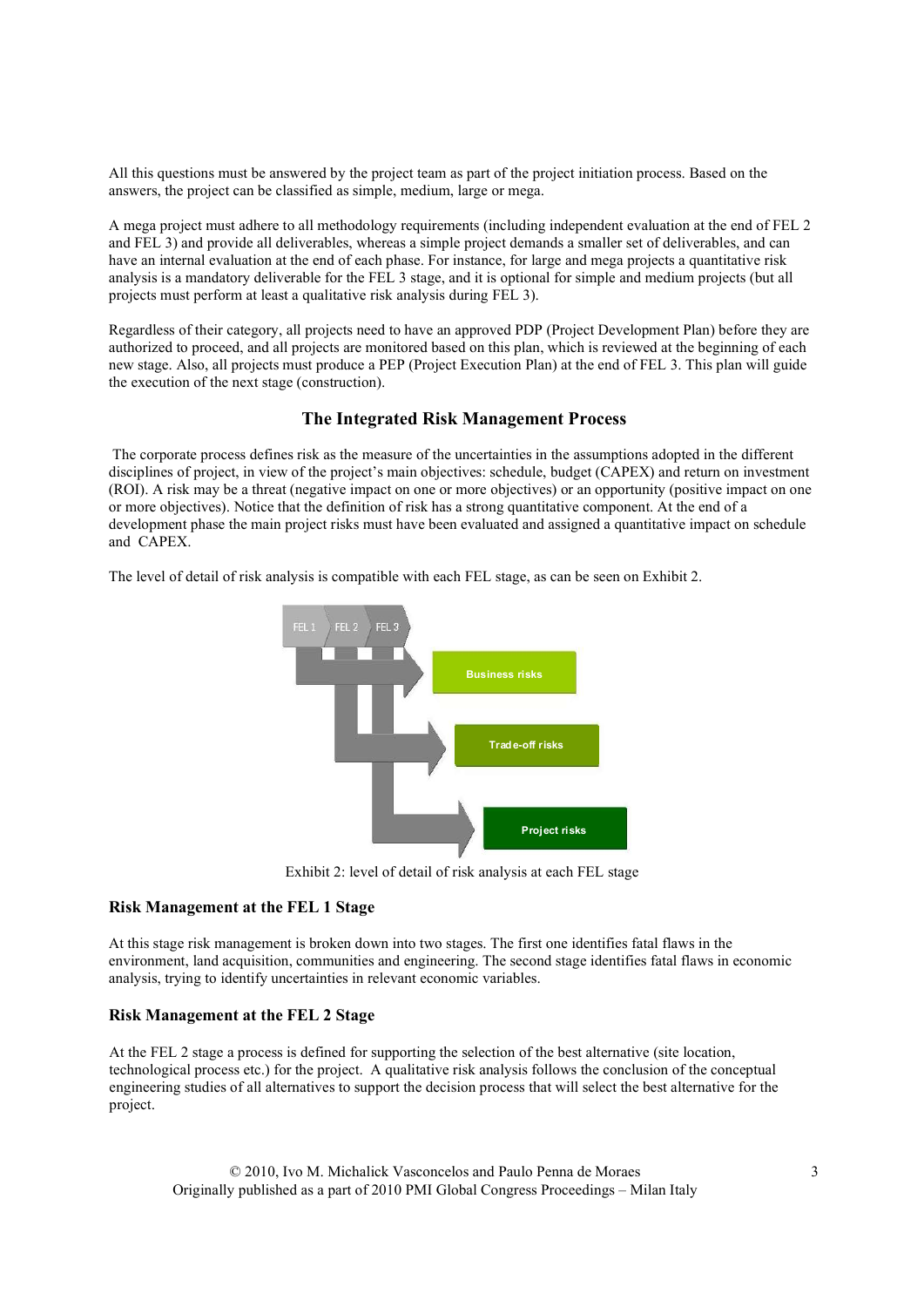## Risk Management at the FEL 3 Stage

At the FEL 3 stage risk analysis is broken down in two main processes:

- Quantitative risk analysis: based on Monte Carlo simulation, it evaluates the chances of meeting the main project objectives, especially CAPEX and schedule. This is a two-stage process, namely:
	- o Stage 1: it comprises only risk identification in the environment, land acquisition, human resources, communities, safety & security, engineering and planning. This is usually performed halfway FEL 3.
	- o Stage 2 comprises review of risks identified in stage 1, identification of risks in engineering and planning, quantitative analysis and development of a risk management plan. This is usually performed closer to the end of FEL 3.
- Hazard and Operability Analisys HazOp: a structured technique for qualitative analysis developed in order to identify operational problems in project processes that can compromise or jeopardize capacity, productivity and / or safety. This analysis is usually performed upon completion of engineering basic design.

# The Project Governance System

In order to be included in the portfolio of projects monitored by the PMO, a project must undergo a project authorization process based in the initiation process group described in the PMBOK® Guide (PMI, 2008). The PMO manager receives a Project Charter proposal, and submits it for internal analysis of the engineering area. If and when the Project Charter is approved, a project code is created for the corresponding project and a project manager is desginated. His first order of business is to gather a core project team and start developing a PDP (Project Development Plan) for the corresponding FEL stage upon which the project is received.

Change requests are managed based on the processes described in PMI (2007) and depicted in Exhibit 3.



Exhibit 3: change control process according to PMI (2007)

If a project is approved to proceed after a FEL 3 gate review, it is transferred to a different structure to go to the construction phase. Depending on the project size a projectized structure is created for it, and it is common that team members from the development phase continue with the project during the construction phase.

 © 2010, Ivo M. Michalick Vasconcelos and Paulo Penna de Moraes 4 Originally published as a part of 2010 PMI Global Congress Proceedings – Milan Italy